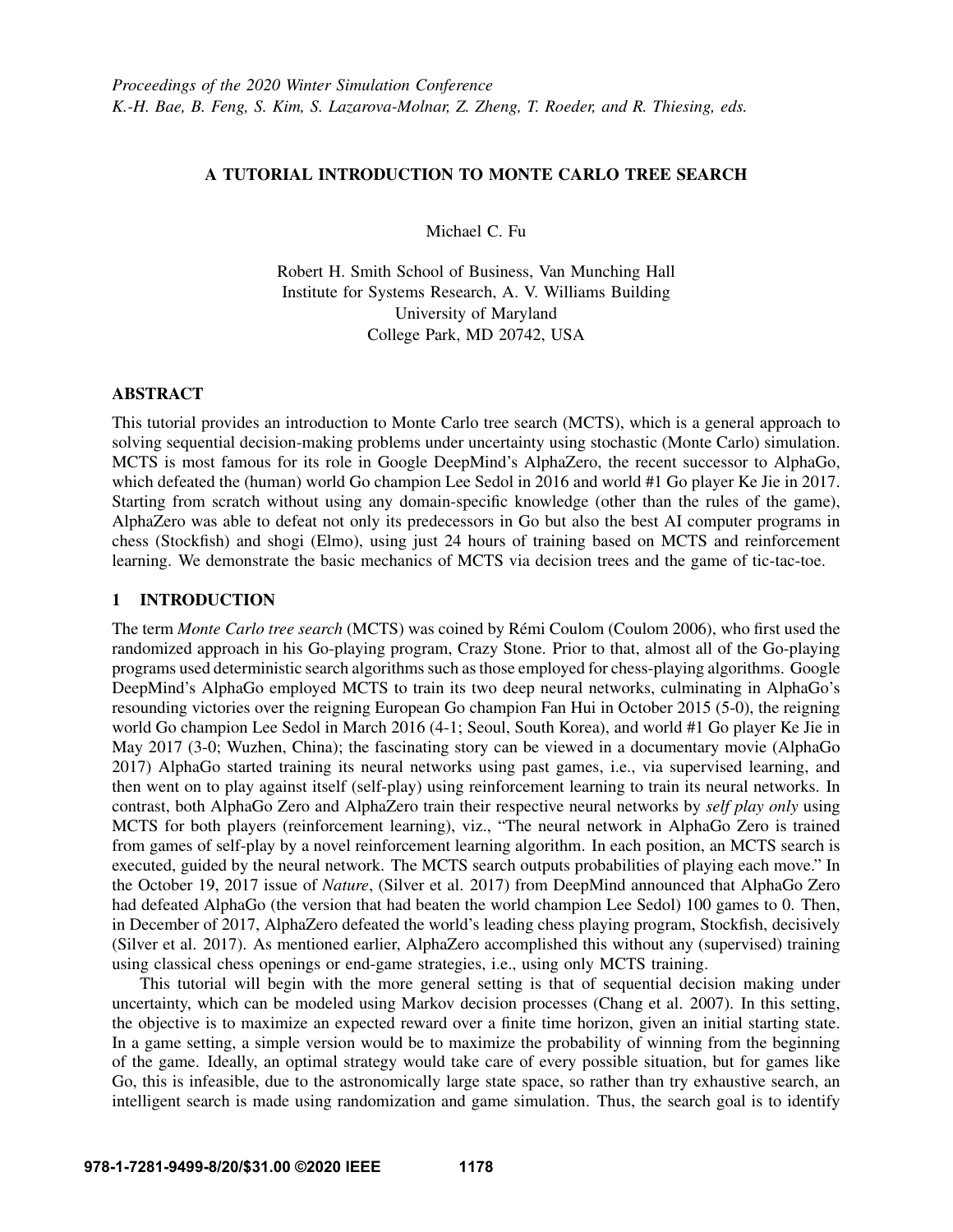moves to simulate that will give you a better estimate of high win probabilities. This leads to a tradeoff between going deeper down the tree (to the very end of the game, for instance) or trying more moves, which is an exploitation-exploration tradeoff that MCTS addresses.

The remainder of this tutorial will cover the following: description of MCTS, including its historical roots and connection to the simulation-based adaptive multi-stage sampling algorithm of [Chang et al. \(2005\);](#page-13-3) overview of the use of MCTS in AlphaGo and AlphaZero; illustration using the two simple examples of decision trees and the game of tic-tac-toe. Much of this material is borrowed (verbatim at times, along with the figures) from the following four of the author's previous expositions: a recent expository journal article [\(Fu 2019\)](#page-14-1), a 2017 INFORMS Tutorial chapter [\(Fu 2017\)](#page-14-2), and two previous WSC proceedings article [\(Fu](#page-14-3) [2016,](#page-14-3) [Fu 2018\)](#page-14-4). see also the October 2016 *OR/MS Today* article (Chang et al. 2016).

# 2 MONTE CARLO TREE SEARCH: OVERVIEW AND EXAMPLES

# 2.1 Background

Remi Coulom first coined the term "Monte Carlo tree search" (MCTS) in a conference paper presented in ´ 2005/2006 (see also the Wikipedia "Monte Carlo tree search" entry), where he writes the following:

"Our approach is similar to the algorithm of Chang, Fu and Marcus [sic] ... In order to avoid the dangers of completely pruning a move, it is possible to design schemes for the allocation of simulations that reduce the probability of exploring a bad move, without ever letting this probability go to zero. Ideas for this kind of algorithm can be found in ... *n*-armed bandit problems, ... (which) are the basis for the *Monte-Carlo tree search* [emphasis added] algorithm of Chang, Fu and Marcus [sic]." [\(Coulom 2006,](#page-13-0) p.74)

The algorithm that is referenced by Coulom is an adaptive multi-stage simulation-based algorithm for MDPs that appeared in *Operations Research* (Chang et al. 2005), which was developed in 2002, presented at a Cornell University colloquium in the School of Operations Research and Industrial Engineering on April 30, and submitted to *Operations Research* shortly thereafter (in May). Coulom used MCTS in the computer Go-playing program that he developed, called Crazy Stone, which was the first such program to show promise in playing well on a severely reduced size board (usually 9 x 9 rather than the standard 19 x 19). Current versions of MCTS used in Go-playing algorithms are based on a version developed for games called UCT (Upper Confidence Bound 1 applied to trees) (Kocsis and Szepesvári 2006), which also references the simulation-based MDP algorithm in Chang et al. (2005) as follows:

"Recently, Chang et al. also considered the problem of selective sampling in finite horizon undiscounted MDPs. However, since they considered domains where there is little hope that the same states will be encountered multiple times, their algorithm samples the tree in a depth-first, recursive manner: At each node they sample (recursively) a sufficient number of samples to compute a good approximation of the value of the node. The subroutine returns with an approximate evaluation of the value of the node, but the returned values are not stored (so when a node is revisited, no information is present about which actions can be expected to perform better). Similar to our proposal, they suggest to propagate the average values upwards in the tree and sampling is controlled by upper-confidence bounds. They prove results similar to ours, though, due to the independence of samples the analysis of their algorithm is significantly easier. They also experimented with propagating the maximum of the values of the children and a number of combinations. These combinations outperformed propagating the maximum value. When states are not likely to be encountered multiple times, our algorithm degrades to this algorithm. On the other hand, when a significant portion of states (close to the initial state) can be expected to be encountered multiple times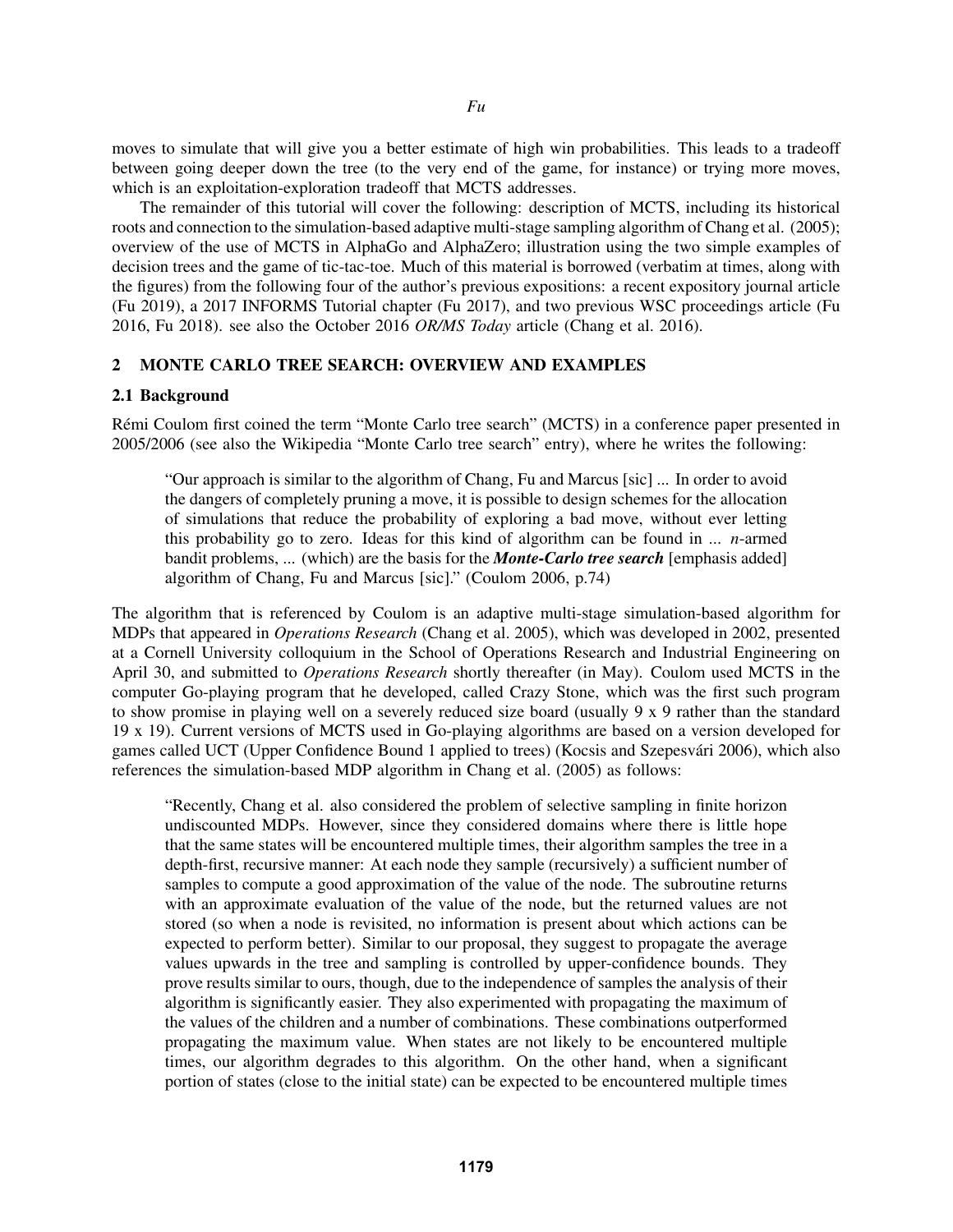then we can expect our algorithm to perform significantly better." [\(Kocsis and Szepesvari](#page-14-5) ´ [2006,](#page-14-5) p.292)

Thus, the main difference is that in terms of algorithmic implementation, UCT takes advantage of the game structure where board positions could be reached by multiple sequences of moves.

A high-level summary of MCTS is given in the abstract of a 2012 survey article, "A Survey of Monte Carlo Tree Search Methods":

"Monte Carlo Tree Search (MCTS) is a rec ently proposed search method that combines the precision of tree search with the generality of random sampling. It has received considerable interest due to its spectacular success in the difficult problem of computer Go, but has also proved beneficial in a range of other domains." [\(Browne et al. 2012,](#page-13-4) p.1)

The same article later provides the following overview description of MCTS:

"The basic MCTS process is conceptually very simple... A tree is built in an incremental and asymmetric manner. For each iteration of the algorithm, a tree policy is used to find the most urgent node of the current tree. The tree policy attempts to balance considerations of exploration (look in areas that have not been well sampled yet) and exploitation (look in areas which appear to be promising). A simulation is then run from the selected node and the search tree updated according to the result. This involves the addition of a child node corresponding to the action taken from the selected node, and an update of the statistics of its ancestors. Moves are made during this simulation according to some default policy, which in the simplest case is to make uniform random moves. A great benefit of MCTS is that the values of intermediate states do not have to be evaluated, as for depth-limited minimax search, which greatly reduces the amount of domain knowledge required. Only the value of the terminal state at the end of each simulation is required." [\(Browne et al.](#page-13-4) [2012,](#page-13-4) pp.1-2)

MCTS consists of four main "operators", which here will be interpreted in both the decision tree and game tree contexts:

- "Selection" corresponds to choosing a move at a node or an action in a decision tree, and the choice is based on the upper confidence bound (UCB) [\(Auer et al. 2002\)](#page-13-5) for each possible move or action, which is a function of the current estimated value (e.g., probability of victory) plus a "fudge" factor.
- "Expansion" corresponds to an outcome node in a decision tree, which is an opponent's move in a game, and it is modeled by a probability distribution that is a function of the state reached after the chosen move or action (corresponding to the transition probability in an MDP model).
- "Simulation/Evaluation" corresponds to returning the estimated value at a given node, which could correspond to the actual end of the horizon or game, or simply to a point where the current estimation may be considered sufficiently accurate so as not to require further simulation.
- "Backup" corresponds to the backwards dynamic programming algorithm employed in decision trees and MDPs.

### 2.2 Example: A Simple Decision Tree

We begin with a simple decision problem. Assume you have \$10 in your pocket, and you are faced with the following three choices: 1) buy a PowerRich lottery ticket (win \$100M w.p. 0.01; nothing otherwise); 2) buy a MegaHaul lottery ticket (win \$1M w.p. 0.05; nothing otherwise); 3) do not buy a lottery ticket.

In Figure [1,](#page-3-0) the problem is represented in the form of a decision tree, following the usual convention where squares represent decision nodes and circles represent outcome nodes. In this one-period decision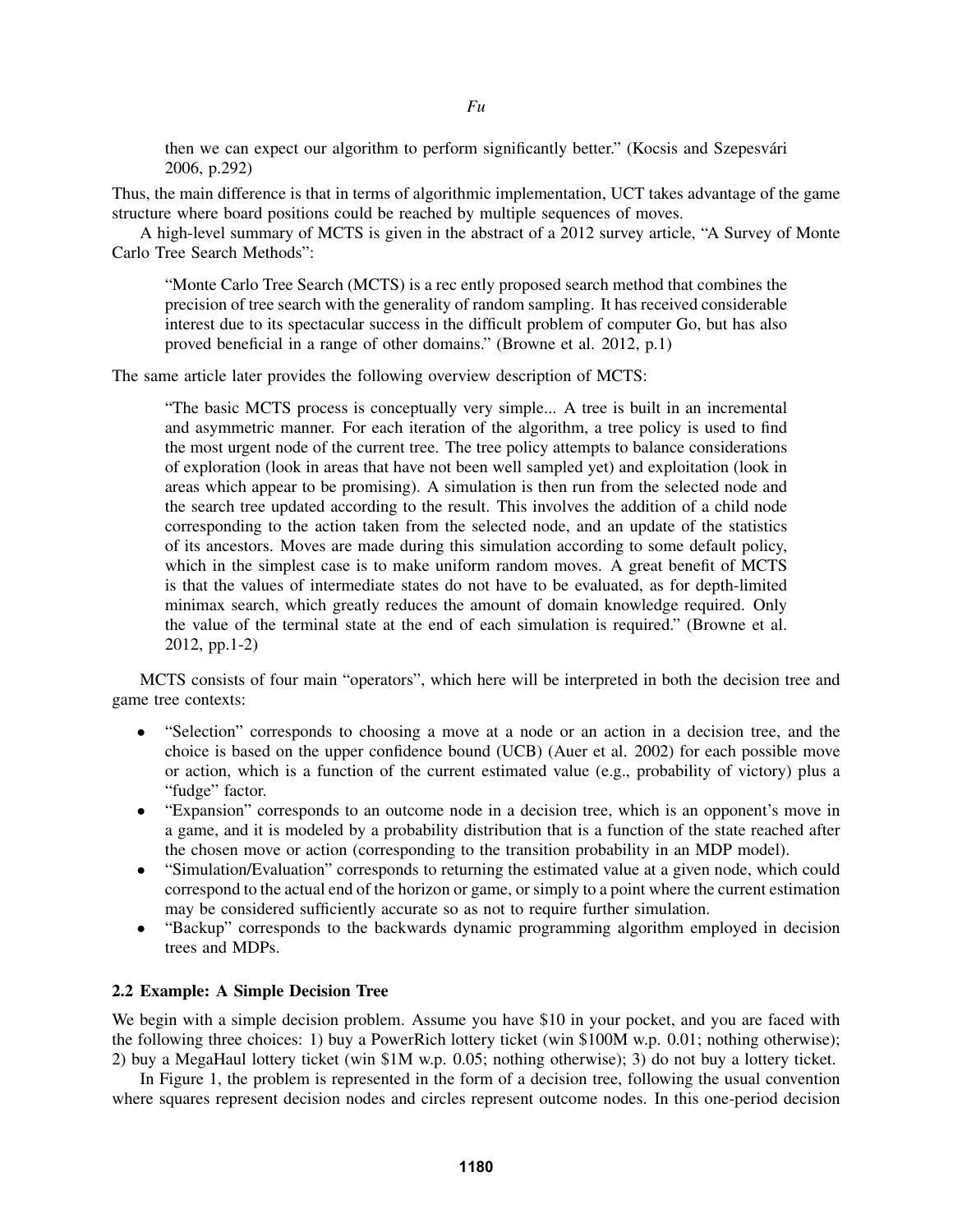

*Fu*

<span id="page-3-0"></span>Figure 1: Decision tree for lottery choices.

tree, the initial "state" is shown at the only decision node, and the decisions are shown on the arcs going from decision node to outcome node. The outcomes and their corresponding probabilities are given on the arcs from the outcome nodes to termination (or to another decision node in a multi-period decision tree). Again, in this one-period example, the payoff is the value of the final "state" reached.

If the goal is to have the most money, which is the optimal decision? Aside from the obvious expected value maximization, other possible objectives include:

- Maximize the probability of having enough money for a meal.
- Maximize the probability of not being broke.
- Maximize the probability of becoming a millionaire.
- Maximize a quantile.

It is also well known that human behavior does not follow the principle of maximizing expected value. Recalling that a probability is also an expectation (of the indicator function of the event of interest), the first three bullets fall into the same category, as far as this principle goes. Utility functions are often used to try and capture individual risk preferences, e.g., by converting money into some other units in a nonlinear fashion. Other approaches to modeling risk include prospect theory [\(Kahneman and Tversky 1979\)](#page-14-6), which indicates that humans often distort their probabilities, differentiate between gains and losses, and anchor their decisions. Recent work [\(Prashanth et al. 2016\)](#page-14-7) has applied cumulative prospect theory to MDPs.

We return to the simple decision tree example. Whatever the objective and whether or not we incorporate utility functions and distorted probabilities into the problem, it still remains easy to solve, because there are only two real choices to evaluate (the third is trivial), and these have outcomes that are assumed known with known probabilities. However, we now ask the question(s): What if ...

- the probabilities are unknown?
- the outcomes are unknown?
- the terminal nodes keep going? (additional sequence(s) of action outcome, etc.)

When all of these hold, we arrive at the setting where simulation-based algorithms for MDPs come into play; further, when "nature" is the opposing player, we get the game setting, for which MCTS is applied. The probabilities and outcomes are assumed unknown but can be sampled from a black box simulator, as shown in Figure [2.](#page-4-0) If there were just a single black box, we would just simulate the one outcome node until the simulation budget is exhausted, because the other choice (do nothing) is known exactly. Conversely, we

**1181**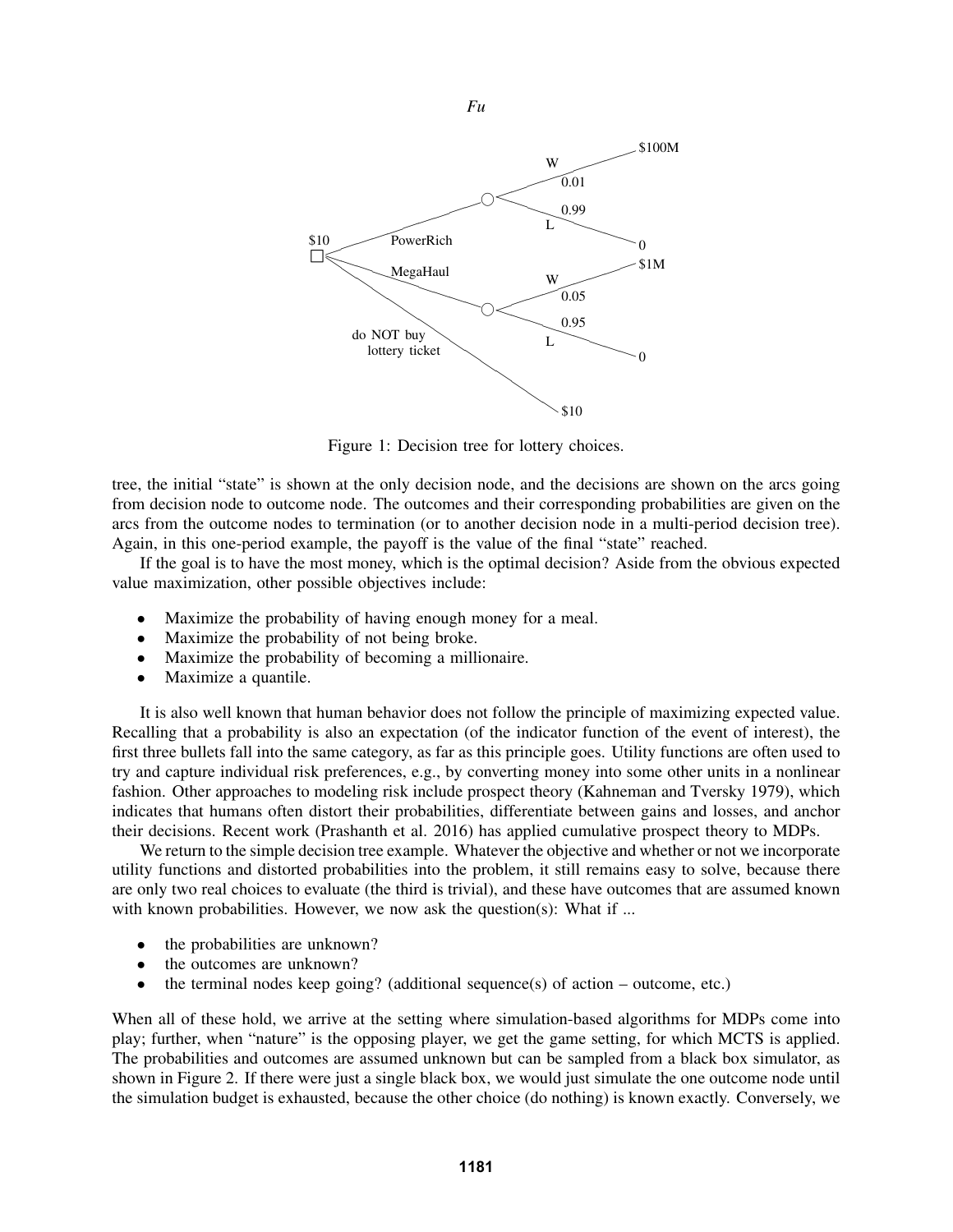

<span id="page-4-0"></span>Figure 2: Decision tree for lottery choices with black boxes BB1 and BB2.

could pose the problem in terms of how many simulations it would take to guarantee some objective, e.g., with 99% confidence that we could determine whether or not the lottery has a higher expected value than doing nothing (\$10); again there is no allocation as to where to simulate but just when to stop simulating. However, with two random options, there has to be a decision made as to which black box to simulate, or for a fixed budget how to allocate the simulation budget between the two simulators. This falls into the domain of ranking and selection, but where the samples arise in a slightly different way, because there are generally dynamics involved, so one simulation may only be a partial simulation of the chosen black box.

# 2.3 Example: Tic-Tac-Toe

Tic-tac-toe (also known as "naughts and crosses" in the British world) is a well-known two-player game on a 3 x 3 grid, in which the objective is to get 3 marks in a row, and players alternate between the "X" player who goes first and the "O" player. If each player follows an optimal policy, then the game should always end in a tie (cat's game). In theory there are something like 255K possible configurations that can be reached, of which only an order of magnitude less of these are unique after accounting for symmetries (rotational, etc.), and only 765 of these are essentially different in terms of actual moves for both sides (cf. [Schaefer 2002\)](#page-14-8). The optimal strategy for either side can be easily described in words in a short paragraph, and a computer program to play optimally requires well under a hundred lines of code in most programming languages.

Assuming the primary objective (for both players) is to win and the secondary objective is to avoid losing, the following "greedy" policy is optimal (for both players):

*If a win move is available, then take it; else if a block move is available, then take it.*

(A win move is defined as a move that gives three in a row for the player who makes the move; a block move is defined here as a move that is placed in a row where the opposing player already has two moves, thus preventing three in a row.) This leaves still the numerous situations where neither a win move nor a block move is available. In traditional game tree search, these would be enumerated (although as we noted previously, it is easier to implement using further if–then logic). We instead illustrate the Monte Carlo tree search approach, which samples the opposing moves rather than enumerating them.

If going first (as X), there are three unique first moves to consider – corner, side, and middle. If going second (as O), the possible moves depend of course on what X has selected. If the middle was chosen, then there are two unique moves available (corner or non-corner side); if a side (corner or non-corner) was chosen, then there are five uniques moves (but a different set of five for the two choices) available. However, even though the game has a relatively small number of outcomes compared to most other games (even checkers), enumerating them all is still quite a mess for illustration purposes, so we simplify further by viewing two different game situations that already have preliminary moves.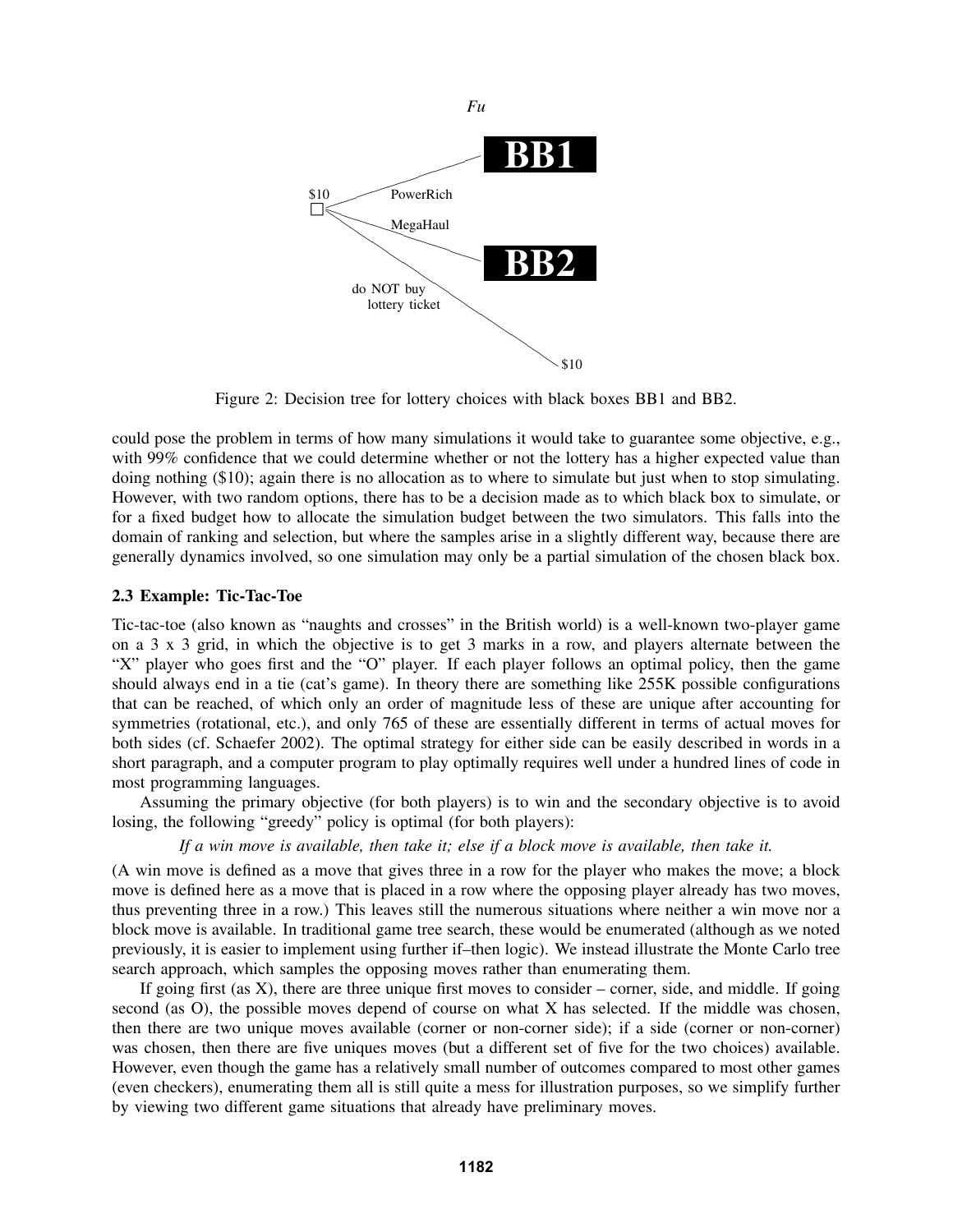Assume henceforth that we are the "O" player. We begin by illustrating with two games that have already seen three moves, 2 by our opponent and 1 by us, so it is our turn to make a move. The two different board configurations are shown in Figure [3.](#page-5-0) For the first game, by symmetry there are just two unique moves for us to consider: corner or (non-corner) side. In this particular situation, following the optimal policy above leads to an easy decision: corner move leads to a loss, and non-corner move leads to a draw; there is a unique "sample path" in both cases and thus no need to simulate. The trivial game tree and decision tree are given in Figures [4](#page-5-1) and [5,](#page-5-2) respectively, with the game tree that allows non-optimal moves shown in Figure [6.](#page-6-0)



Figure 3: Two tic-tac-toe board configurations to be considered.

<span id="page-5-0"></span>

<span id="page-5-1"></span>Figure 4: Game tree for 1st tic-tac-toe board configuration (assuming "greedy optimal" play), where note that if opponent's moves were completely randomized, "O" would have an excellent chance of winning!



<span id="page-5-2"></span>Figure 5: Decision tree for 1st tic-tac-toe board configuration of Figure [3.](#page-5-0)

Now consider the other more interesting game configuration, the righthand side of Figure [3,](#page-5-0) where there are three unique moves available to us; without loss of generality, they can be the set of moves on the top row. We need to evaluate the "value" of each of the three actions to determine which one to select.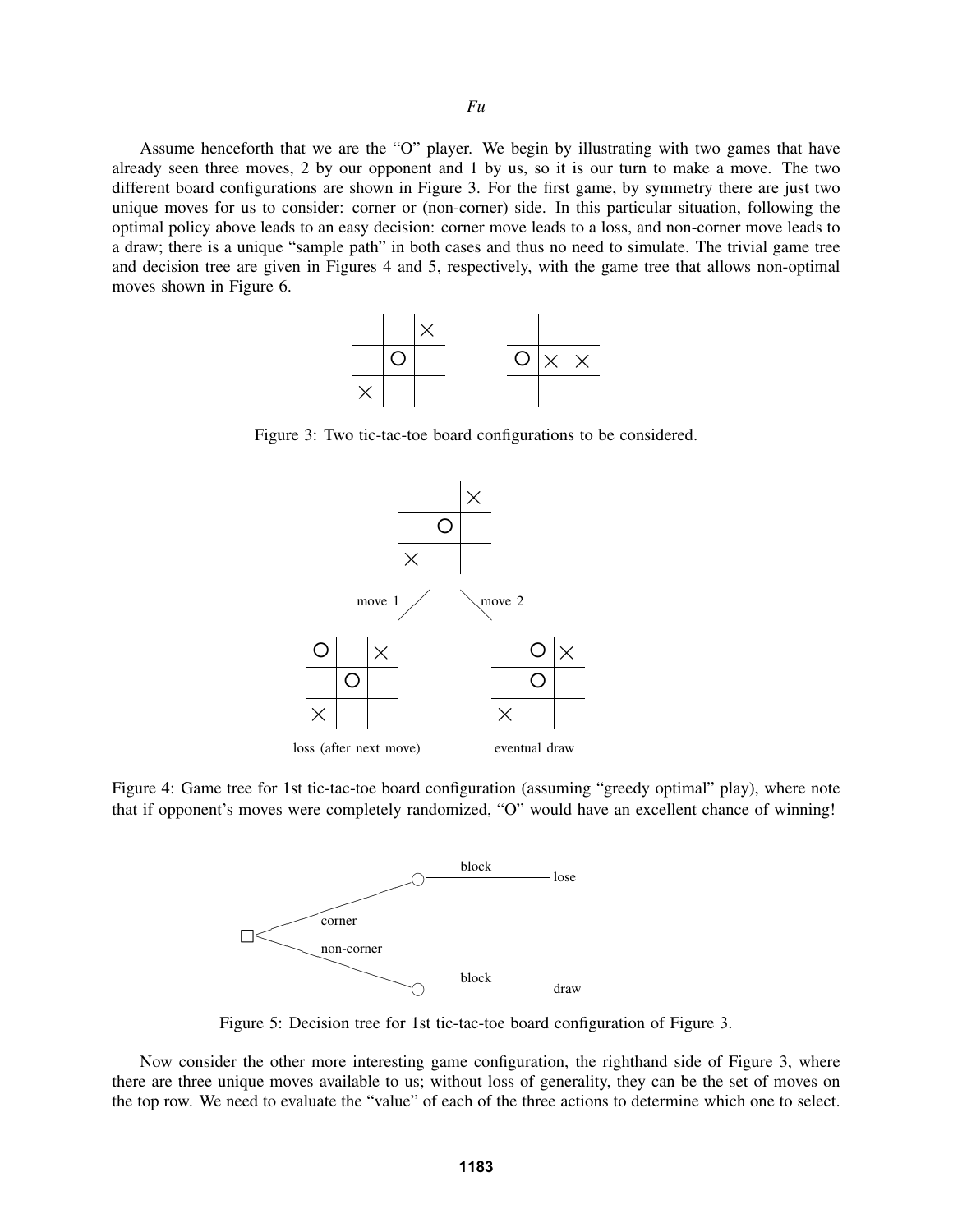

Figure 6: Decision tree for 1st tic-tac-toe board configuration with non-optimal greedy moves.

<span id="page-6-0"></span>

<span id="page-6-1"></span>Figure 7: Monte Carlo game tree for 2nd tic-tac-toe board configuration of Figure [3.](#page-5-0)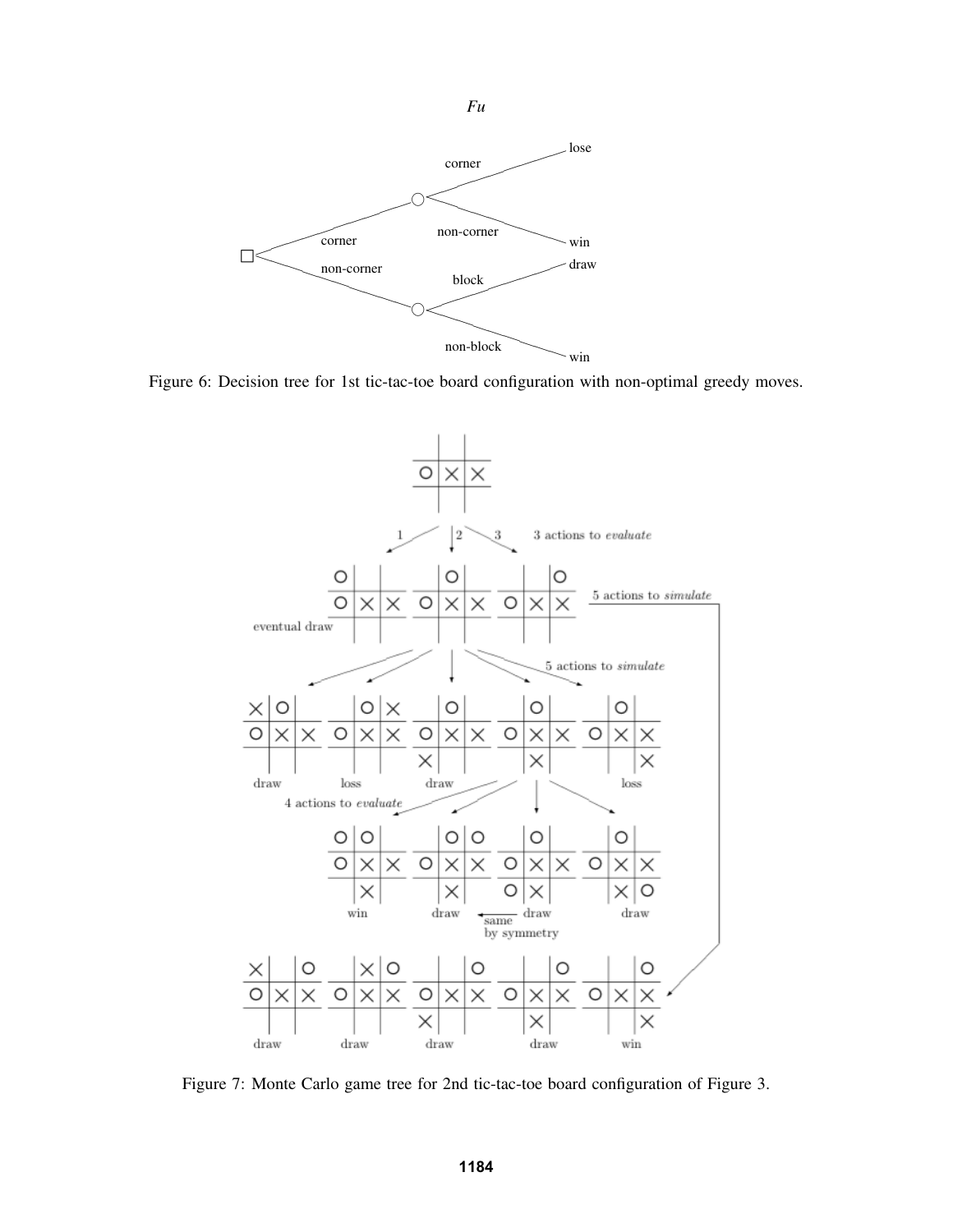It turns out that going in the upper left corner leads to a draw, whereas the upper middle and upper right corner lead to 5 possible unique moves for the opponent. The way the Monte Carlo tree branching would work is depicted in Figure [7,](#page-6-1) where two computational decisions would need to be made:

- How many times should each possible move (action) be simulated?
- How far down should the simulation go (to the very end or stop short at some point)?

Note that these questions have been posed in a general framework, with tic-tac-toe merely illustrating how they would arise in a simple example.

#### 3 ADAPTIVE MULTISTAGE SAMPLING ALGORITHM

In this section, we relate MCTS to the adaptive multistage sampling (AMS) algorithm in Chang et al. (2005). Consider a finite horizon MDP with finite state space *S*, finite action space *A*, non-negative bounded reward function *R* such that  $R : S \times A \rightarrow \mathcal{R}^+$ , and transition function *P* that maps a state and action pair to a probability distribution over state space *S*. We denote the feasible action set in state  $s \in S$  by  $A(s) \subset A$ and the probability of transitioning to state  $s' \in S$  when taking action *a* in state  $s \in S$  by  $P(s, a)(s')$ . In terms of a game tree, the initial state of the MDP or root node in a decision tree corresponds to some point in a game where it is our turn to make a move. A simulation replication or sample path from this point is then a sequence of alternating moves between us and our opponent, ultimately reaching a point where the final result is "obvious" (win or lose) or "good enough" to compare with another potential initial move, specifically if the value function is precise enough.

Some questions/answers in a nutshell:

• How does AMS work?

(1) UCB: selecting our (decision maker's) actions to simulate throughout a sample path.

- (2) simulation/sampling: generating next state transitions (nature's "actions").
- How does MCTS work? (1) how to select our moves to follow in a game tree. (2) how to simulate opponent's moves.
- How does MCTS fit into AlphaGo?
	- (1) UCB: selecting our next moves in a simulated game tree path.
	- (2) simulation/sampling: generating opponent's next moves.

The AMS algorithm of Chang et al. (2005) chooses to sample in state *s* an optimizing action in  $A(s)$ according to the following:

<span id="page-7-0"></span>
$$
\max_{a \in A(s)} \left( \hat{Q}(s, a) + \sqrt{\frac{2 \ln \bar{n}}{N_a^s}} \right),\tag{1}
$$

where  $N_a^s$  is the number of times action *a* has been sampled thus far (from state *s*),  $\bar{n}$  is the total number of samples thus far, and

$$
\hat{Q}(s,a) = R(s,a) + \frac{1}{N_a^s} \sum_{s' \in S_a^s} \hat{V}(s'),
$$

where  $S_a^s$  is the set of sampled next states thus far  $(|S_a^s| = N_{a,i}^s)$  with respect to the distribution  $P(s, a)$ , and  $\hat{V}$  is the value function estimate (as a function of the state). The argument in [\(1\)](#page-7-0) is the upper confidence bound (UCB).

We now return to the tic-tac-toe example to illustrate these concepts. In MDP notation, we will model the state as a 9-tuple corresponding to the 9 locations, starting from upper left to bottom right, where 0 will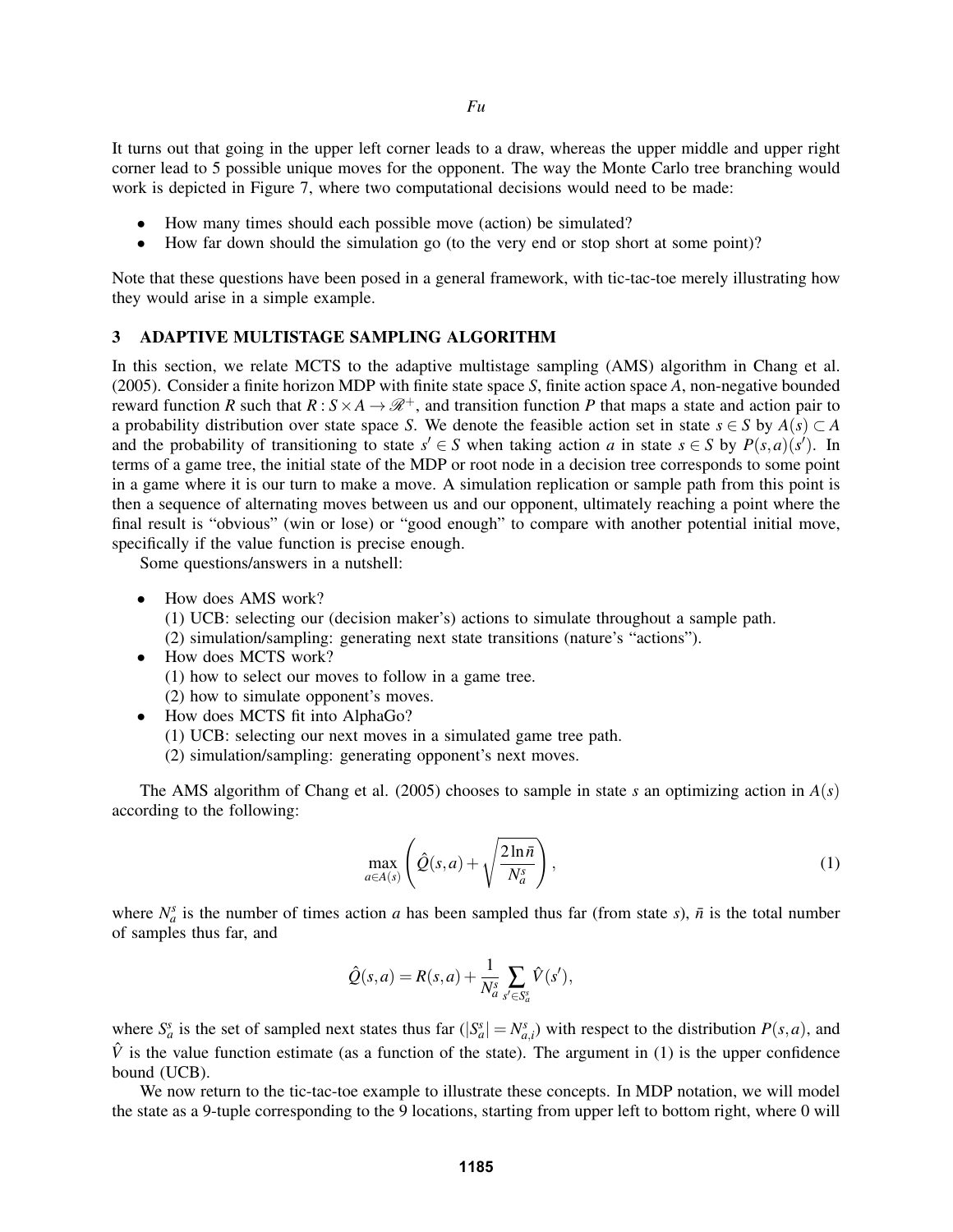correspond to blank,  $1 = X$ , and  $2 = O$ ; thus,  $(0,0,1,0,2,0,1,0,0)$  and  $(0,0,0,2,1,1,0,0,0)$  correspond to the states of the two board configurations of Figure [3.](#page-5-0) Actions will simply be represented by the 9 locations, with the feasible action space the obvious remainder set of the components of the space that are still 0, i.e.,  $\{1,2,4,6,8,9\}$  and  $\{1,2,3,7,8,9\}$  for the two board configurations of Figure [3.](#page-5-0) This is not necessarily the best state representation (e.g., if we're trying to detect certain structure or symmetries). If the learning algorithm is working how we would like it to work ideally, it should converge to the degenerate distribution that chooses with probability one the optimal action, which can be easily determined in this simple game.

#### 4 GO AND MCTS

Go is the most popular two-player board game in East Asia, tracing its origins to China more than 2,500 years ago. According to Wikipedia, Go is also thought to be the oldest board game still played today. Since the size of the board is  $19\times19$ , as compared to  $8\times8$  for a chess board, the number of board configurations for Go far exceeds that for chess, with estimates at around 10<sup>170</sup> possibilities, putting it a googol (no pun intended) times beyond that of chess and exceeding the number of atoms in the universe [\(https://googleblog.blogspot.nl/2016/01/alphago-machine-learning-game-go.html\)](https://googleblog.blogspot.nl/2016/01/alphago-machine-learning-game-go.html). Intuitively, the objective is to have "captured" the most territory by the end of the game, which occurs when both players are unable to move or choose not to move, at which point the winner is declared as the player with the highest score, calculated according to certain rules. Unlike chess, the player with the black (dark) pieces moves first in Go, but same as chess, there is supposed to be a slight first-mover advantage (which is actually compensated by a fixed number of points decided prior to the start of the game).

Perhaps the closest game in the Western world to Go is Othello, which like chess is played on an  $8\times8$ board, and like Go has the player with the black pieces moving first. Similar to Go, there is also a "flanking" objective, but with far simpler rules. The number of legal positions is estimated at less than  $10^{28}$ , nearly a googol and a half times less than the estimated number of possible Go board positions. As a result of the far smaller number of possibilities, traditional exhaustive game tree search (which could include heuristic procedures such as genetic algorithms and other evolutionary approaches leading to a pruning of the tree) can in principle handle the game of Othello, so that brute-force programs with enough computing power will easily beat any human. More intelligent programs can get by with far less computing (so that they can be implemented on a laptop or smartphone), but the point is that complete solvability is within the realm of computational tractability given today's available computing power, whereas such an approach is doomed to failure for the game of Go, merely due to the  $19\times19$  size of the board.

Similarly, IBM Deep Blue's victory (by 3 1/2 to 2 1/2 points) over the chess world champion Garry Kasparov in 1997 was more of an example of sheer computational power than true artificial intelligence, as reflected by the program being referred to as "the primitive brute force-based Deep Blue" in the current Wikipedia account of the match. Again, traditional game tree search was employed, which becomes impractical for Go, as alluded to earlier. The realization that traversing the entire game tree was computationally infeasible for Go meant that new approaches were required, leading to a fundamental paradigm shift, the main components being Monte Carlo sampling (or simulation of sample paths) and value function approximation, which are the basis of simulation-based approaches to solving Markov decision processes (Chang et al. 2007), which are also addressed by neuro-dynamic programming [\(Bertsekas](#page-13-6) [and Tsitsiklis 1996\)](#page-13-6); approximate (or adaptive) dynamic programming (Powell 2010); and reinforcement learning [\(Sutton and Barto 1998\)](#page-14-9). However, the setting for these approaches is that of a single decision maker tackling problems involving a sequence of decision epochs with uncertain payoffs and/or transitions. The game setting adapted these frameworks by modeling the uncertain transitions – which could be viewed as the actions of "nature" – as the action of the opposing player. As a consequence, to put the game setting into the MDP setting required modeling the state transition probabilities as a distribution over the actions of the opponent. Thus, as we shall describe later, AlphaGo employs two deep neural networks: one for value function approximation and the other for policy approximation, used to sample opponent moves.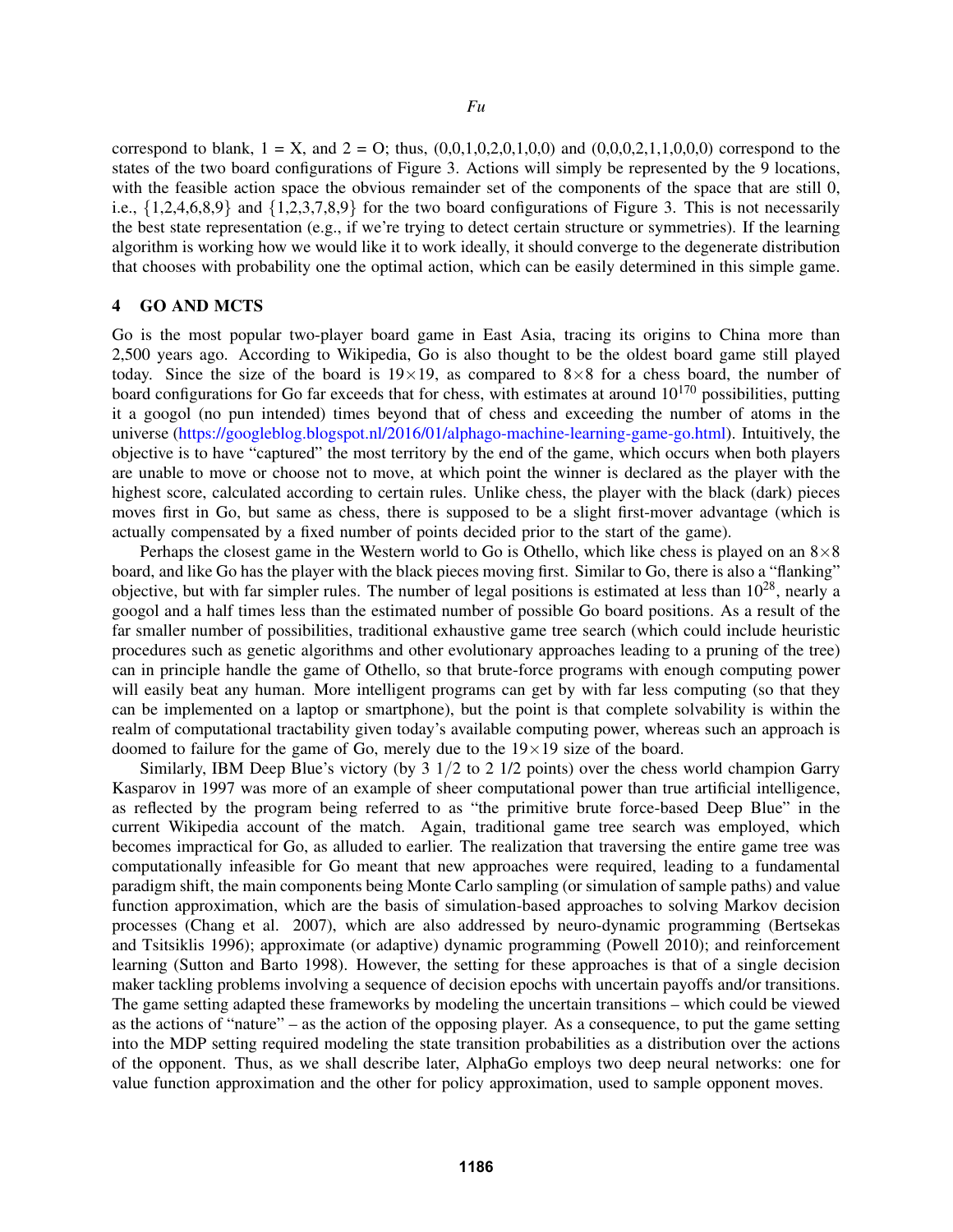

*Fu*

<span id="page-9-0"></span>Figure 8: AlphaGo's two deep neural networks (Adapted by permission from Macmillan Publishers Ltd.: *Nature*, Figure 1b, Silver et al. 2016, copyright 2016).

this reflection has helped me greatly. I hope all Go players can contemplate AlphaGo's understanding of the game and style of thinking, all of which is deeply meaningful. Although 1 lost, 1 discov<br>possibilities of Go are immense and that the game has continued to progress." In March 2016 in Seoul, Korea, Google DeepMind's computer program AlphaGo defeated the reigning In March 2010 in Seoul, Rorea, Google Deepwind's computer program Alpha Collected the reigning<br>human world champion Go player Lee Sedol 4 games to 1, representing yet another advance in artificial *network* or *σλαπήρισε so payer Lee secon* Figures to 1, representing yet another advance in antipolar intelligence (AI) arguably more impressive than previous victories by computer programs in chess (IBM's Deep Blue) and Jeopardy (IBM's Watson), due to the sheer size of the problem. A little over a year later, in May 2017 in Wuzhen, China, at "The Future of Go Summit," a gathering of the world's leading Go players, AlphaGo cemented its reputation as the planet's best by defeating Chinese Go Grandmaster and<br>world number and (only 10 years old) Ke Jie (three cemes to none). An interesting posterint to the match world number one (only 19 years old) Ke Jie (unce gaines to none). An interesting posisempt to the material was Ke Jie's remarks two months later (July 2017), as quoted on the DeepMind Web site blog (DeepMind world number one (only 19 years old) Ke Jie (three games to none). An interesting postscript to the match 2018): "After my match against AlphaGo, I fundamentally reconsidered the game, and now I can see that the game and style of thinking, all of which is deeply meaningful. Although I lost, I discovered that the

Before describing AlphaGo's two deep neural networks that are trained using MCTS, a little background on DeepMind, the London-based artificial intelligence (AI) company founded in 2010 by Demis Hassabis, Shane Legg and Mustara Suleyman. Deep Mind bunt its reputation on the use of deep neural networks for<br>AI applications, most notably video games, and was acquired by Google in 2014 for \$500M. David Silver, the DeepMind Lead Researcher for AlphaGo and lead author on all three articles (Silver et al. 2016; Silver  $\frac{1}{2}$ et al. 2017ab) is quoted on the AlphaGo movie Web page (AlphaGo Movie 2017): "The Game of Go is the noty grant of artificial intelligence. Everything we ve ever tried in A1, it just fails over when you try<br>the game of Go." However, the company emphasizes that it focuses on building learning algorithms that can be generalized, just as AlphaGo Zero and AlphaZero developed from AlphaGo. In addition to deep neural networks and reinforcement learning, it develops other systems neuroscience-inspired models. Shane Legg and Mustafa Suleyman. DeepMind built its reputation on the use of deep neural networks for the holy grail of artificial intelligence. Everything we've ever tried in AI, it just falls over when you try

AlphaGo's two neural networks are depicted in Figure [8:](#page-9-0)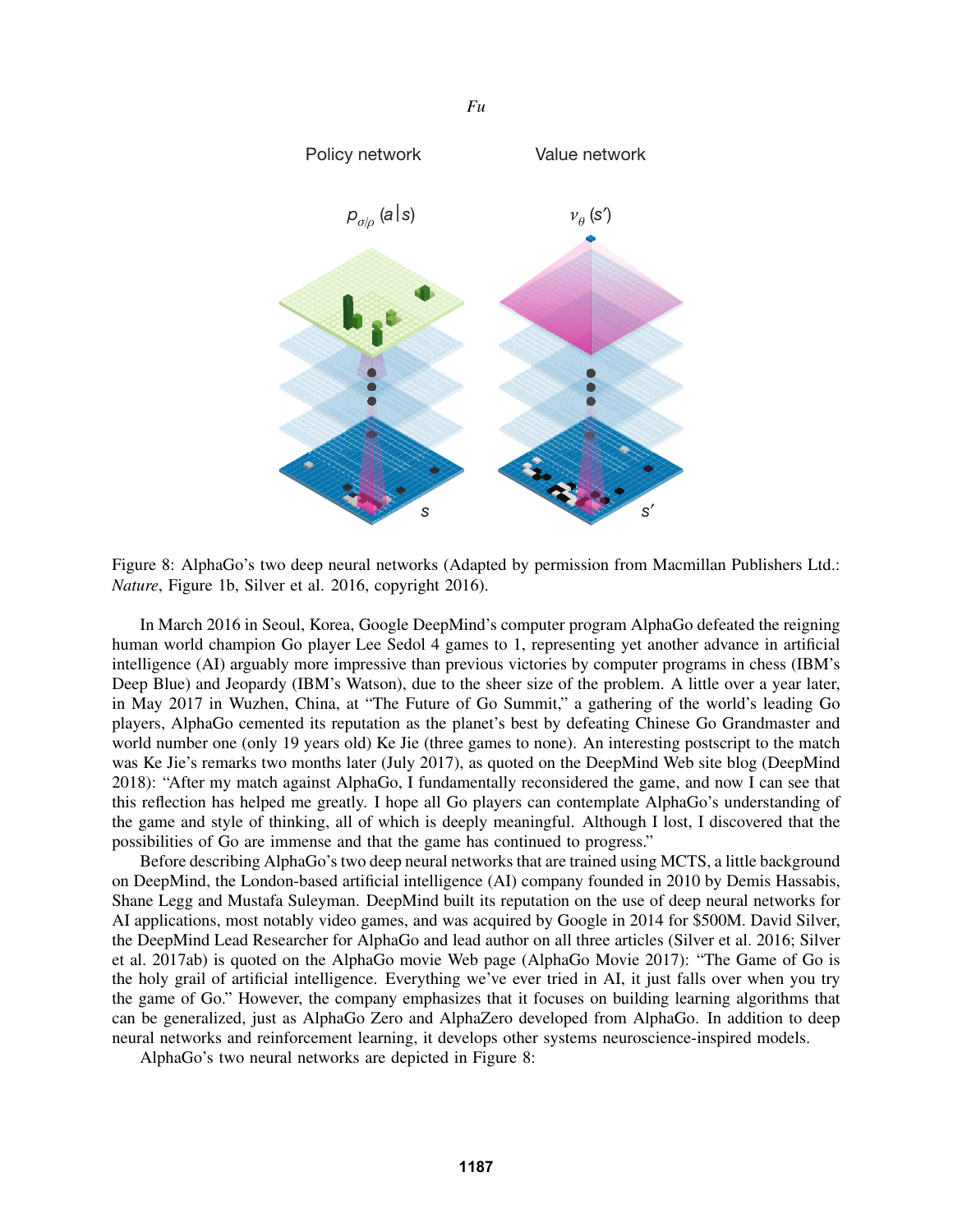

<span id="page-10-0"></span>Figure 9: Decision tree for 2nd tic-tac-toe board configuration of Figure [3.](#page-5-0)

- value network: estimate the "value" of a given board configuration (state), i.e., the probability of winning from that position;
- policy network: estimate the probability distribution of moves (actions) from a given position (state).

The subscripts  $\sigma$  and  $\rho$  on the policy network correspond to two different networks used, using supervised learning and reinforcement learning, respectively. The subscript  $\theta$  on the value network represents the parameters of the neural net. AlphaGo's two neural networks employ 12 layers with millions of connections. AlphaGo Zero has a single neural network for both the policy network and value network.

In terms of MDPs and Monte Carlo tree search, let the current board configuration (state) be denoted by  $s^*$ . Then we wish to find the best move (optimal action)  $a^*$ , which leads to board configuration (state) *s*, followed by (sampled/simulated) opponent move (action) *a*, which leads to board configuration (new "post-decision" state) s', i.e., a sequence of a pair of moves can be modeled as

$$
s^* \xrightarrow{a^*} s \xrightarrow{a} s',
$$

using the notation consistent with Figure [8.](#page-9-0)

As an example, consider again the tic-tac-toe example, righthand side game of Figure [3,](#page-5-0) for which we derived the Monte Carlo game tree as Figure [7.](#page-6-1) The corresponding decision tree is shown in Figure [9,](#page-10-0) where the probabilities are omitted, since these are unknown. In practice the "outcomes" would also be estimated. In this particular example, action 3 dominates action 1 regardless of the probabilities, whereas between actions 2 and 3, it is unclear which is better without the probabilities.

AlphaGo's use of Monte Carlo tree search is described on the 1st page of their 2016 *Nature* article in the following three excerpts [\(Silver et al. 2016,](#page-14-10) p.484):

"Monte Carlo tree search (MCTS) uses Monte Carlo rollouts to estimate the value of each state in a search tree. As more simulations are executed, the search tree grows larger and the relevant values become more accurate. The policy used to select actions during search is also improved over time, by selecting children with higher values. Asymptotically, this policy converges to optimal play, and the evaluations converge to the optimal value function. The strongest current Go programs are based on MCTS...

"We pass in the board position as a  $19 \times 19$  image and use convolutional layers to construct a representation of the position. We use these neural networks to reduce the effective depth and breadth of the search tree: evaluating positions using a value network, and sampling actions using a policy network.

"Our program AlphaGo efficiently combines the policy and value networks with MCTS."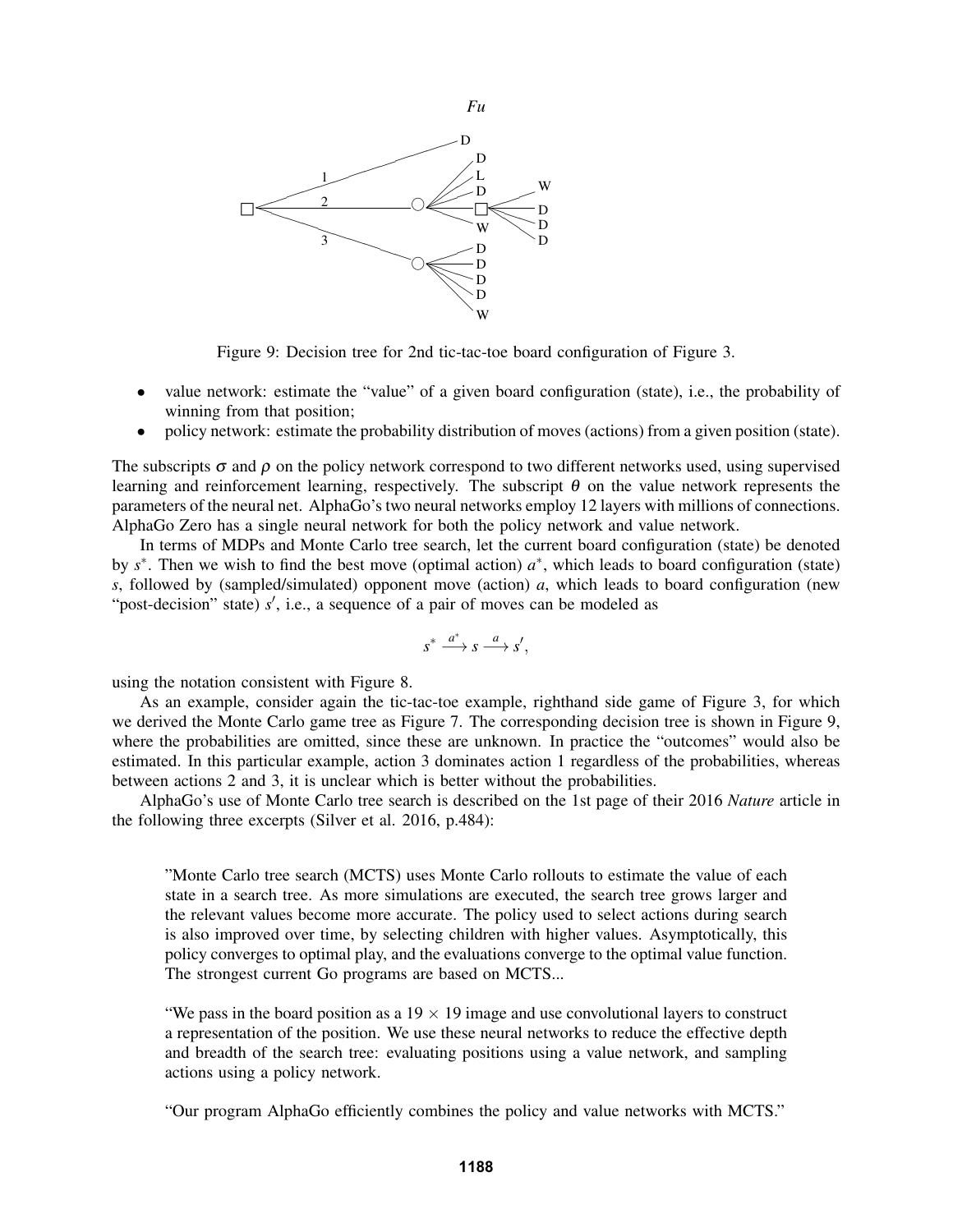Figure [8](#page-9-0) shows the corresponding  $p(a|s)$  for the policy neural network that is used to simulate the opponent's moves and the value function  $v(s')$  that estimates the value of a board configuration (state) using the value neural network. The latter could be used in the following way: if a state is reached where the value is known with sufficient precision, then stop there and start the backwards dynamic programming; else, simulate further by following the UCB prescription for the next move to explore.

The objective is to effectively and efficiently (through appropriate parametrization) approximate the value function approximation and represent the opposing player's moves as a probability distribution, which degenerates to a deterministic policy if the game is easily solved to completion assuming the opponent plays "optimally." However, at the core of these lies the Monte Carlo sampling of game trees or what our community would call the simulation of sample paths. Although the game is completely deterministic, unlike other games of chance such as those involving the dealing of playing cards (e.g., bridge and poker), the sheer astronomical number of possibilities precludes the use of brute-force enumeration of all possibilities, thus leading to the adoption of randomized approaches. This in itself is not new, even for games, but the Go-playing programs have transformed this from simple coin flips for search (which branch to follow) to the evaluation of a long sequence of alternating moves, with the opponent modeled by a probability distribution over possible moves in the given reached configuration. In the framework of MDPs, Go can be viewed as a finite-horizon problem where the objective is to maximize an expected reward (the territorial advantage) or the probability of victory, where the randomness or uncertainty comes from two sources: the state transitions, which depend on the opposing player's move, and the single-stage reward, which could be territorial (actual perceived gain) or strategic (an increase or decrease in the probability of winning), as also reflected in the estimated value after the opponent's move.

# Coda: MCTS for Chess

For chess, AlphaZero uses MCTS to search 80K positions per second, which sounds like a lot. However, Stockfish, considered in 2017 by many to be the best computer chess-playing program (way better than any human that has ever lived) considers about 70M positions per second, i.e., nearly three orders of magnitude more, and yet AlphaZero did not lose a single game to Stockfish in their December 2017 100-game match (28 wins, 72 draws). "Instead of an alpha-beta search with domain-specific enhancements, AlphaZero uses a general-purpose Monte-Carlo tree search (MCTS) algorithm." [\(Silver et al. 2018,](#page-14-11) p.3)

# 5 CONCLUSIONS

Monte Carlo tree search (MCTS) provides the foundation for training the "deep" neural networks of AlphaGo, as well as the single neural network engine for its successor AlphaZero. The roots of MCTS are contained in the more general adaptive multi-stage sampling algorithms for MDPs published by [Chang et al.](#page-13-3) [\(2005\)](#page-13-3) in *Operations Research*, where dynamic programming (backward induction) is used to estimate the value function in an MDP. A game tree can be viewed as a decision tree (simplified MDP) with the opponent in place of "nature" in the model. In AlphaZero, both the policy and value networks are contained in a single neural net, which makes it suitable to play against itself when the net is trained for playing both sides of the game. Thus, an important takeaway message to be conveyed is that OR played an unheralded role, as the MCTS algorithm is based on the UCB algorithm for MDPs, with dynamic programming (backward induction) used to calculate/estimate the value function in an MDP (game tree, viewed as a decision tree with the opponent in place of "nature" in the model).

One caveat emptor when reading the literature on MCTS: Most of the papers in the bandit literature assume that the support of the reward is  $[0,1]$  (or  $\{0,1\}$  in the case of Bernoulli rewards), which essentially translates to knowing the support. Depending on the application, this may not be a reasonable assumption. Estimating the variance is probably easier, if not more intuitive, than estimating the support, and this is the approach in the work of [Li et al. \(2018\)](#page-14-12) described further below.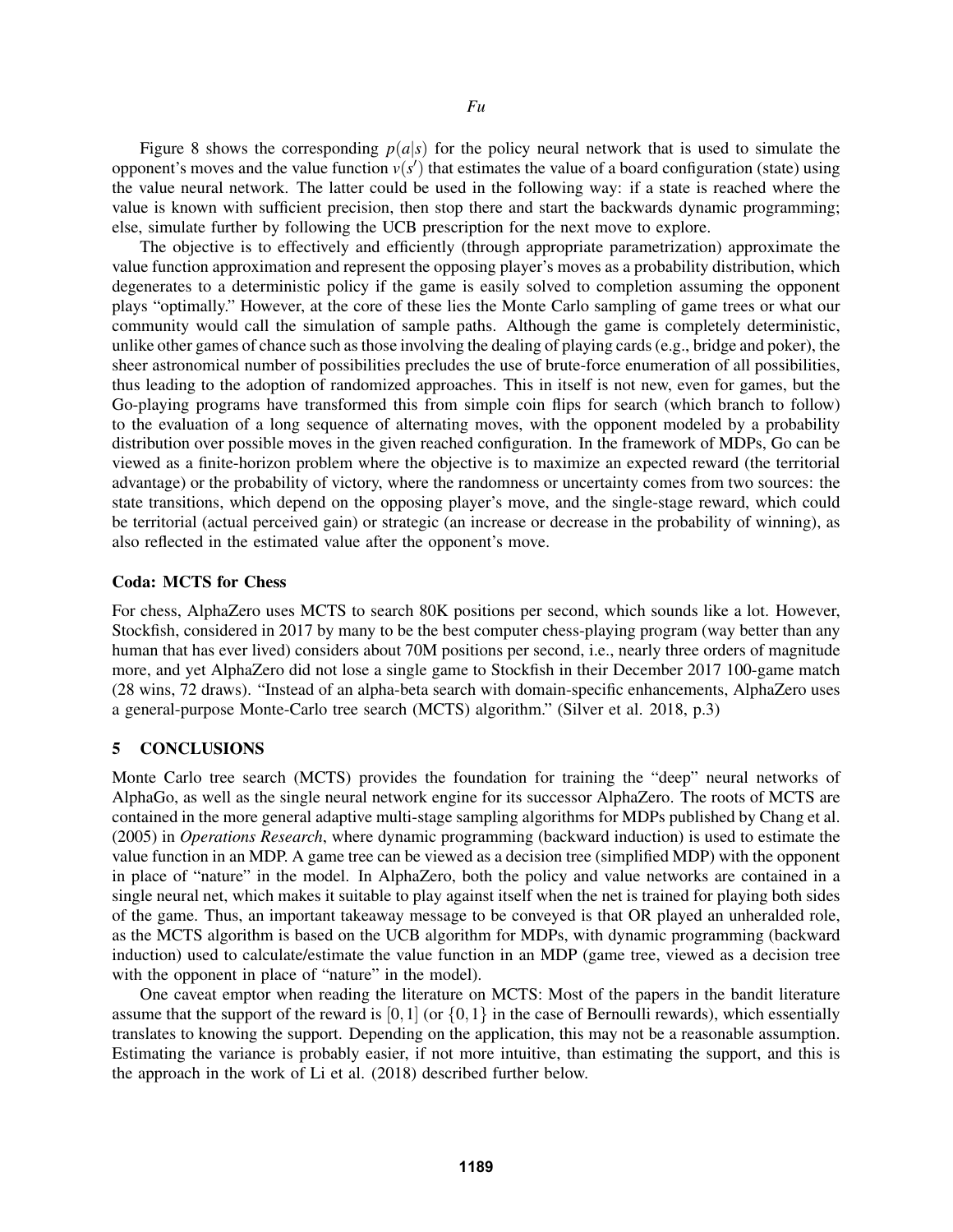The ML/AI community mainly views MCTS as a tool that can be applied to a wide variety of domains, so the focus is generally on the model that is used rather than the training method, i.e., the emphasis is on choosing the neural network architecture or regression model. Far less attention has been paid on the algorithmic aspects of MCTS. One direction that has started to be investigated is the use of ranking & selection (R/S) techniques for the selection of which path to sample next rather than traditional multi-armed bandit models, which tend to emphasize exploitation over exploration, e.g., leading to sampling the optimal move/action exponentially more often than the others. Similar to R/S, in MCTS, there is also the difference between choosing which moves to sample further versus which move to declare the "best" to play at a given point in time. In fact, in his original paper introducing MCTS, Coulom himself mentions this alternative, viz., "Optimal schemes for the allocation of simulations in discrete stochastic optimization could also be applied to Monte-Carlo tree search" [\(Coulom 2006,](#page-13-0) p.74), where one of the cited papers is the OCBA paper by [Chen et al. \(2000\).](#page-13-7)

The distinction between simulation allocation and the final choice of best alternative in R/S is treated rigorously in a stochastic control framework in [Peng et al. \(2018\),](#page-14-13) and again is noted by Coulom [\(Coulom](#page-13-0) [2006,](#page-13-0) p.75), viz.,

"Although they provide interesting sources of inspiration, the theoretical frameworks of *n*armed bandit problems and discrete stochastic optimization do not fit Monte-Carlo tree search perfectly. We provide two reasons: First, and most importantly, *n*-armed bandit algorithms and stochastic optimization assume stationary distributions of evaluations, which is not the case when searching recursively. Second, in *n*-armed bandit problems, the objective is to allocate simulations in order to minimize the number of selections of non-optimal moves during simulations. This is not the objective of Monte-Carlo search, since it does not matter when bad moves are searched, as long a good move is finally selected.

"The field of discrete stochastic optimization is more interesting in this respect, since its objective is to optimize the final decision, either by maximizing the probability of selecting the best move, or by maximizing the expected value of the final choice. This maximizing principle should be the objective at the root of the tree, but not in internal nodes, where the true objective in Monte-Carlo search is to estimate the value of the node as accurately as possible. For instance, let us take Chen's formula, with the choice between two moves, and let the simulations of these two moves have the same variance, then the optimal allocation consists in exploring both moves equally more deeply, regardless of their estimated values. This does indeed optimize the probability of selecting the best move, but is not at all what we wish to do inside a search tree: the best move should be searched more than the other move, since it will influence the backed-up value more."

"Chen's formula" referenced in the 2nd paragraph is the optimal computing budget allocation (OCBA) formula of Chun-Hung Chen and his collaborators [\(Chen et al. 2000\)](#page-13-7). In the MDP setting, a recent work on incorporating OCBA in place of UCB into MCTS is [Li et al. \(2018\),](#page-14-12) which considers the more general non-game framework of MDPs. In many applications beyond games, they incorporate several characteristics that MCTS generally ignores: (i) support of (period) reward(s) is unknown (and possibly unbounded), requiring estimation; (ii) inherent stochasticity in the rewards and in the actual transitions. [Li](#page-14-12) [et al. \(2018\)](#page-14-12) also note that the objective at the first stage may differ from that of subsequent stages, since at the first stage the ultimate goal is to determine the "best" action, whereas in subsequent stages the goal is to estimate a value function. Also, with parallel computing, it may actually make more sense to use batch mode rather than fully sequential allocation algorithms.

The game of tic-tac-toe is a nice illustrative example for MCTS, due to its simplicity, and it is used in the first chapter of [Sutton and Barto \(1998\)](#page-14-9) to introduce the reader to many of the more general issues in reinforcement learning. To allow experimenting with MCTS firsthand for the tic-tac-toe example, a Java-based demo program is available online at the author's Web page: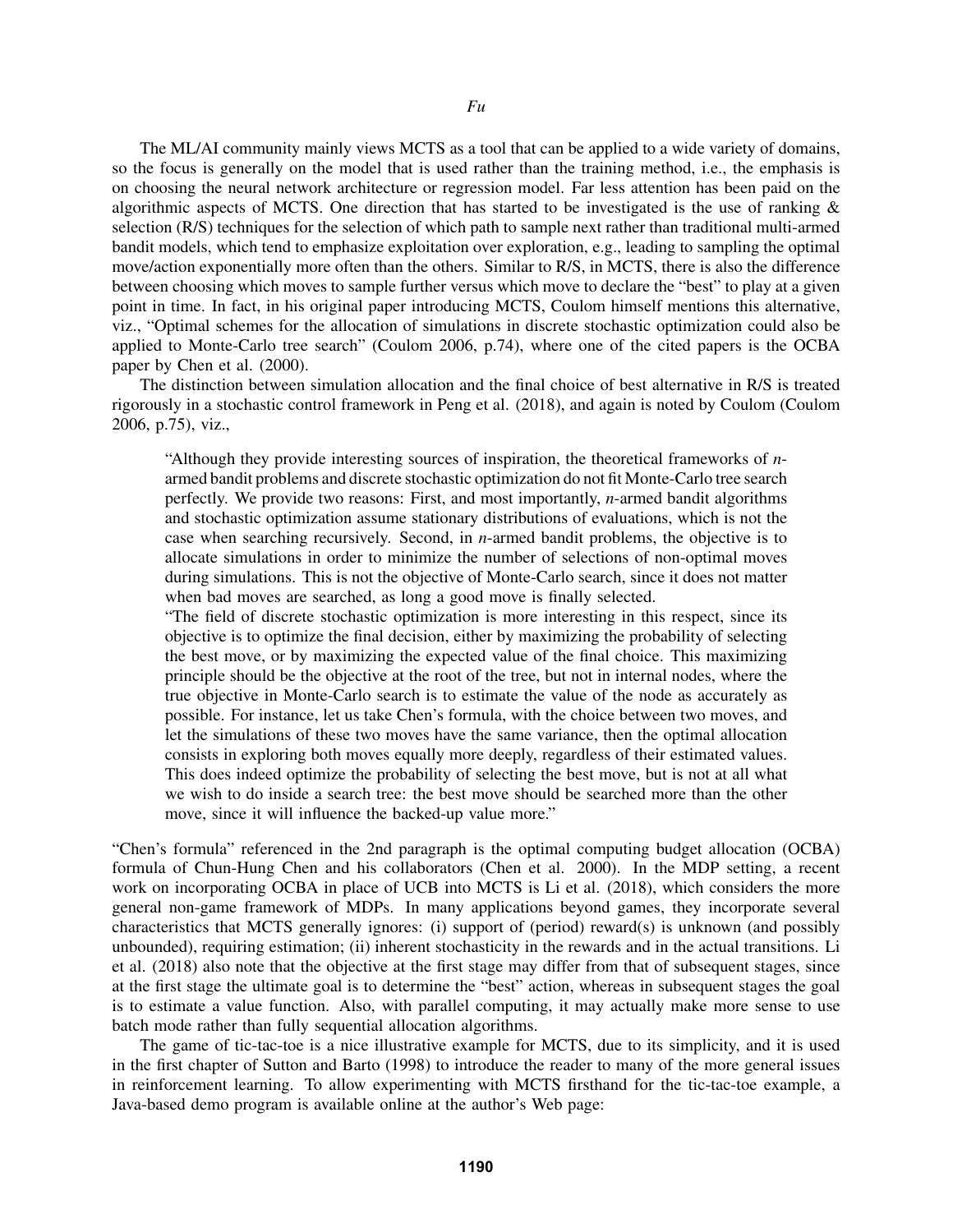[https://terpconnect.umd.edu/](https://terpconnect.umd.edu/~mfu/demo)∼mfu/demo (programming by Uro Lyi, a University of Maryland undergraduate math/CS major). Two other games that would be good candidates for applying MCTS and comparing it in a more meaningful way with other approaches are Othello (mentioned earlier in the introduction) and "Five in a Row" (aka Gomoku or Gobang, I recently found out; see Wikipedia), because these could probably still be programmed and implemented without the equivalent of supercomputers (or tensor processing units) for the (value and policy) function approximations, which in AlphaGo and AlphaZero require the deep neural nets. Backgammon is another game, differing from the previously mentioned ones in that randomness is an inherent part, that would also be a good test setting for MCTS, and the program TD-gammon [\(Tesauro](#page-14-14) [1995\)](#page-14-14) was an early success story for the approach of what is now known more generally as reinforcement learning, neuro-dynamic programming, or approximate dynamic programming. Other games that are inherently random such as bridge and poker would be formidable challenges for AlphaZero to extends its reach, and it would be very interesting to see it go up against the AI systems DeepStack (Moravčík [et al. 2017\)](#page-14-15) or Libratus [\(Brown and Sandholm 2018\)](#page-13-8), which recently decisively bested four of the world's best poker players, becoming the "first AI to beat professional poker players at heads-up, no-limit Texas Hold'em." Apparently, the strategies that were developed followed more traditional AI approaches and did not use MCTS, but one possibility might be to convert the random game into a partially observable MDP (POMDP) and see if MCTS could be applied to the augmented state. Finally, as of this writing, computer bridge programs have not yet achieved the same level of success.

# ACKNOWLEDGMENTS

This work was supported in part by the National Science Foundation (NSF) under Grant CMMI-1434419.

### **REFERENCES**

- MCTS Tic-Tac-Toe Demo Program. 2020. [https://terpconnect.umd.edu/](https://terpconnect.umd.edu/~mfu/demo/index.html)∼mfu/demo/index.html. Accessed August 5, 2020.
- <span id="page-13-1"></span>AlphaGo Movie. 2017. [https://www.alphagomovie.com.](https://www.alphagomovie.com) Accessed August 5, 2020.
- <span id="page-13-5"></span>Auer, P., N. Cesa-Bianchi, and P. Fisher. 2002. "Finite-Time Analysis of the Multiarmed Bandit Problem". *Machine Learning* 47:235–256.
- <span id="page-13-6"></span>Bertsekas, D. P., and J. N. Tsitsiklis. 1996. *Neuro-Dynamic Programming*. Belmont, MA: Athena Scientific.
- Broadie, M., and P. Glasserman. 1996. "Estimating Security Price Derivatives Using Simulation". *Management Science* 42(2):269–285.
- <span id="page-13-8"></span>Brown, N., and T. Sandholm. 2018. Superhuman AI for Heads-Up No-Limit Poker: Libratus beats top professionals. *Science* 359(6374):418–424.
- <span id="page-13-4"></span>Browne, C., E. Powley, D. Whitehouse, S. Lucas, P. I. Cowling, P. Rohlfshagen, S. Tavener, D. Perez, S. Samothrakis, and S. Colton. 2012. "A Survey of Monte Carlo Tree Search Methods". *IEEE Transactions on Computational Intelligence and AI in Games* 4(1):1–49.
- <span id="page-13-3"></span>Chang, H. S., M. C. Fu, J. Hu, and S. I. Marcus. 2005. "An Adaptive Sampling Algorithm for Solving Markov Decision Processes". *Operations Research* 53(1):126–139.
- <span id="page-13-2"></span>Chang, H. S., M. C. Fu, J. Hu, and S. I. Marcus. 2007. *Simulation-based Algorithms for Markov Decision Processes*. New York: Springer.
- Chang, H. S., M. C. Fu, J. Hu, and S. I. Marcus. October 2016. "Google Deep Mind's AlphaGo". *OR/MS Today*:24–29.
- <span id="page-13-7"></span>Chen, C.-H., J. Lin, E. Yucesan, and S. E. Chick. 2000. "Simulation Budget Allocation for Further ¨ Enhancing the Efficiency of Ordinal Optimization." *Journal of Discrete Event Dynamic Systems: Theory and Applications* 10(3):251-270,
- <span id="page-13-0"></span>Coulom, R. 2006. "Efficient Selectivity and Backup Operators in Monte-Carlo Tree Search". In *Computers and Games: CG 2006*. Lecture Notes in Computer Science, vol 4630. edited by H. J. van den Herik, P. Ciancarini, and H. H. L. M. Donkers, 72–83, Berlin, Germany: Springer.
- DeepMind 2018. [https://deepmind.com/research/alphago.](https://deepmind.com/research/alphago/) Accessed May 7, 2017 and August 5, 2020.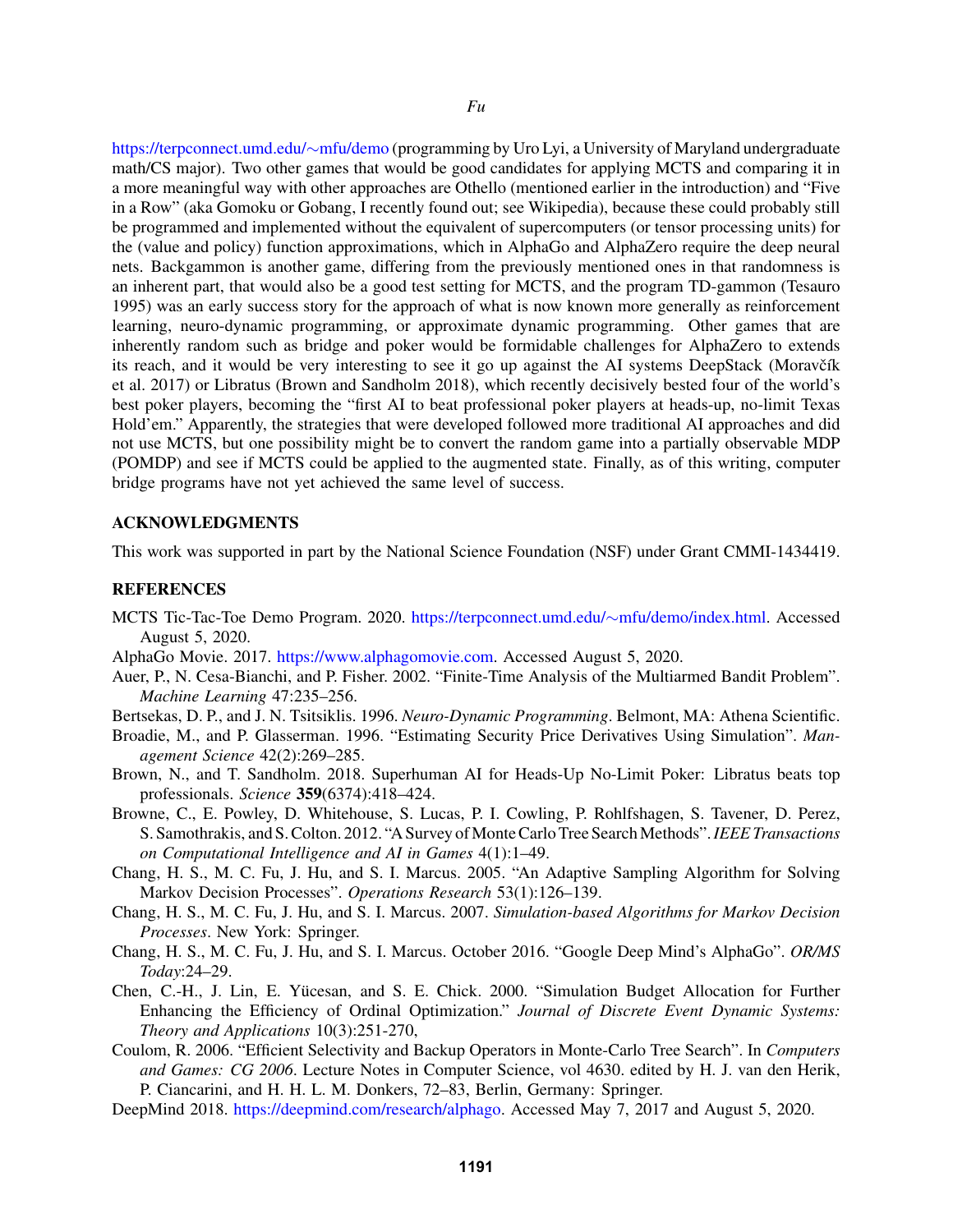- Fu, M. C., editor. 2015. *Handbook on Simulation Optimization*. New York: Springer.
- <span id="page-14-3"></span>Fu, M. C.. 2016. "AlphaGo and Monte Carlo Tree Search: The Simulation Optimization Perspective". In *Proceedings of the 2016 Winter Simulation Conference*, edited by T. M. K. Roeder, P. I. Frazier, R. Szechtman, E. Zhou, T. Huschka, and S. E. Chick, 659–670. Piscataway, NJ: IEEE.
- <span id="page-14-2"></span>Fu, M. C.. 2017. "Markov Decision Processes, AlphaGo, and Monte Carlo Tree Search: Back to the Future". Chapter 4 in *Tutorials in Operations Research*, edited by R. Batta and J. Peng, 68–88. Catonsville, MD: INFORMS.
- <span id="page-14-4"></span>Fu, M. C. 2018. "Monte Carlo Tree Search: A Tutorial". In *Proceedings of the 2018 Winter Simulation Conference*, edited by M. Rabe, A. A. Juan, N. Mustafee, A. Skoogh, S. Jain, and B. Johansson, 222–236. Piscataway, NJ: IEEE.
- <span id="page-14-1"></span>Fu, M. C., "Simulation-based Algorithms for Markov Decision Processes: Monte Carlo Tree Search from AlphaGo to AlphaZero". *Asia-Pacific Journal of Operational Research*, Vol.36, No.6, 2019.
- Gass, S.I., and M.C. Fu, editors. 2013. *Encyclopedia of Operations Research and Management Science*. 3rd ed. (2 volumes). New York: Springer.
- <span id="page-14-6"></span>Kahneman, D., and A. Tversky. 1979. "Prospect Theory: An Analysis of Decision Under Risk".*Econometrica* 47(2):263–291.
- <span id="page-14-5"></span>Kocsis, L., and C. Szepesvári. 2006. "Bandit based Monte-Carlo Planning". In *Machine Learning: ECML 2006*. Lecture Notes in Computer Science, vol 4212. edited by J. Fürnkranz, T. Scheffer, and M. Spiliopoulou, 282–293, Berlin, Germany: Springer.
- <span id="page-14-12"></span>Li, Y., M. C. Fu and J. Xu. 2019. "Monte Carlo Tree Search with Optimal Computing Budget Allocation". *Proceedings of the IEEE Conference on Decision and Control* (journal version under review at *IEEE Transactions on Automatic Control*, 2020).
- <span id="page-14-15"></span>Moravčík, M., M. Schmid, N. Burch, V. Lisý, D. Morrill, N. Bard, T. Davis, K. Waugh, M. Johanson, and M. Bowling. 2017. DeepStack: Expert-Level Artificial Intelligence in Heads-Up No-Limit Poker. *Science* 356 508–513.
- <span id="page-14-13"></span>Peng, Y., C.-H. Chen, E. K. P. Chong, and M. C. Fu. 2018. "Ranking and Selection as Stochastic Control". *IEEE Transactions on Automatic Control* 63(8):2359-2373.
- Powell, W. B. 2010. *Approximate Dynamic Programming*. 2nd ed. New York: Wiley.
- <span id="page-14-7"></span>Prashanth, L. A., C. Jie, M. C. Fu, S. I. Marcus, and C. Szepesvári. 2016. "Cumulative Prospect Theory Meets Reinforcement Learning: Prediction and Control". In *ICML'16: Proceedings of the 33rd International Conference on Machine Learning*, edited by M. F. Balcan and K. Q. Weinberger, 1406–1415. New York: JMLR.org.
- <span id="page-14-8"></span>Schaefer, S. 2002. ["MathRec Solutions \(Tic-Tac-Toe\)."](http://www.mathrec.org/old/2002jan/solutions.html) *Mathematical Recreations*. [http://www.mathrec.org/old/2002jan/solutions.html.](http://www.mathrec.org/old/2002jan/solutions.html) Accessed July 16, 2020.
- <span id="page-14-10"></span>Silver, D., A. Huang, Aja, C. Maddison, A. Guez, L. Sifre, G. van den Driessche, J. Schrittwieser, I. Antonoglou, V. Panneershelvam, M. Lanctot, S. Dieleman, D. Grewe, J. Nham, N. Kalchbrenner, I. Sutskever, T. Lillicrap, M. Leach, K. Kavukcuoglu, T. Graepel, and D. Hassabis. 2016. "Mastering the Game of Go with Deep Neural Networks and Tree Search". *Nature* 529 (28 Jan):484–503.
- <span id="page-14-0"></span>Silver, D., J. Schrittwieser, K. Simonyan, I. Antonoglou, A. Huang, A. Guez, T. Hubert, L. Baker, M. Lai, A. Bolton, Y. Chen, T. Lillicrap, F. Hui, L. Sifre, G. van den Driessche, T. Graepel, and D. Hassabis. 2017. Mastering the Game of Go without Human Knowledge. *Nature* 550 (19 Oct):354–359.
- <span id="page-14-11"></span>Silver, D., Thomas Hubert, Julian Schrittwieser, Ioannis Antonoglou, Matthew Lai, Arthur Guez, Marc Lanctot, Laurent Sifre, Dharshan Kumaran, Thore Graepel, Timothy Lillicrap, Karen Simonyan, Demis Hassabis. 2018. A general reinforcement learning algorithm that masters chess, shogi, and Go through self-play. *Science* 362:1140–1144.
- <span id="page-14-9"></span>Sutton, R. S., and A. G. Barto. 1998. *Reinforcement Learning: An Introduction*. Cambridge: MIT Press.
- <span id="page-14-14"></span>Tesauro, G. 1995. Temporal Difference Learning and TD-gammon. *Communications of the ACM* 38(3):58– 68.